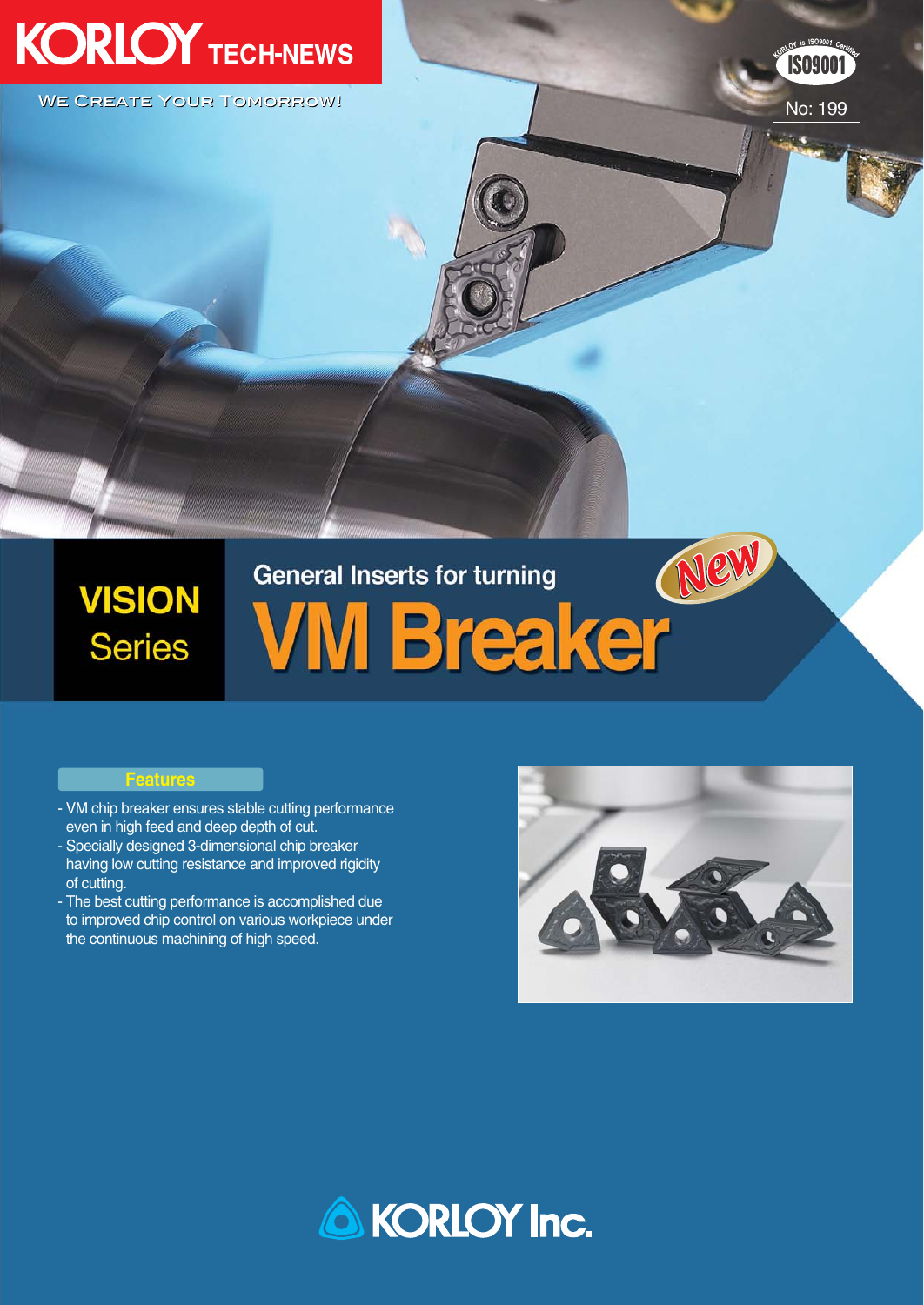

# **VM Breaker**

Features of VM C/B | Recommended Cutting Conditions

# **Features of VM C/B**



#### $\cdot$  Rigid cutting edge

- Improved the rigidity of cutting edge and increased toughness guarantees long tool life under the heavy intermittent cutting





# **Chip Control Range <b>Recommended Cutting Conditions**

| <b>Workpiece</b> |                                                                                                        | <b>Hardness</b> | Grade         | $(m/min)$ (sfm)                     |  |  |
|------------------|--------------------------------------------------------------------------------------------------------|-----------------|---------------|-------------------------------------|--|--|
|                  | <b>Soft Steels</b><br>(SM10C~SM25C<br><b>SS400, SCR415</b><br><b>SCM415. etc)</b>                      | $<$ 180HB       | <b>NC3010</b> | $310(270 - 350)$<br>1020 (890~1160) |  |  |
| P                |                                                                                                        |                 | <b>NC3120</b> | 290 (250~330)<br>960 (830~1090)     |  |  |
|                  |                                                                                                        |                 | NC3030        | 270 (230~300)<br>890 (760~990)      |  |  |
|                  | <b>General Steels</b><br>(S45C, S55C,<br><b>SCM430,</b><br><b>SCM440. etc)</b>                         |                 | NC3010        | 220 (180~250)<br>730 (590~830)      |  |  |
|                  |                                                                                                        | 180~260HB       | <b>NC3120</b> | 200 (170~230)<br>660 (560~760)      |  |  |
|                  |                                                                                                        |                 | NC3030        | 190 (160~210)<br>630 (530~690)      |  |  |
|                  | <b>Hardened Steels</b><br>(SNC415, SNC815,<br><b>SNCM240,</b><br><b>SNCM439, STS12,</b><br>STS61. etc) |                 | NC3010        | 130 (100~150)<br>430 (330~500)      |  |  |
|                  |                                                                                                        | 260~350HB       | <b>NC3120</b> | $120(90 - 140)$<br>400 (300~460)    |  |  |
|                  |                                                                                                        |                 | <b>NC3030</b> | $110(80 - 130)$<br>360 (260~430)    |  |  |



**VM chip breaker tooling system**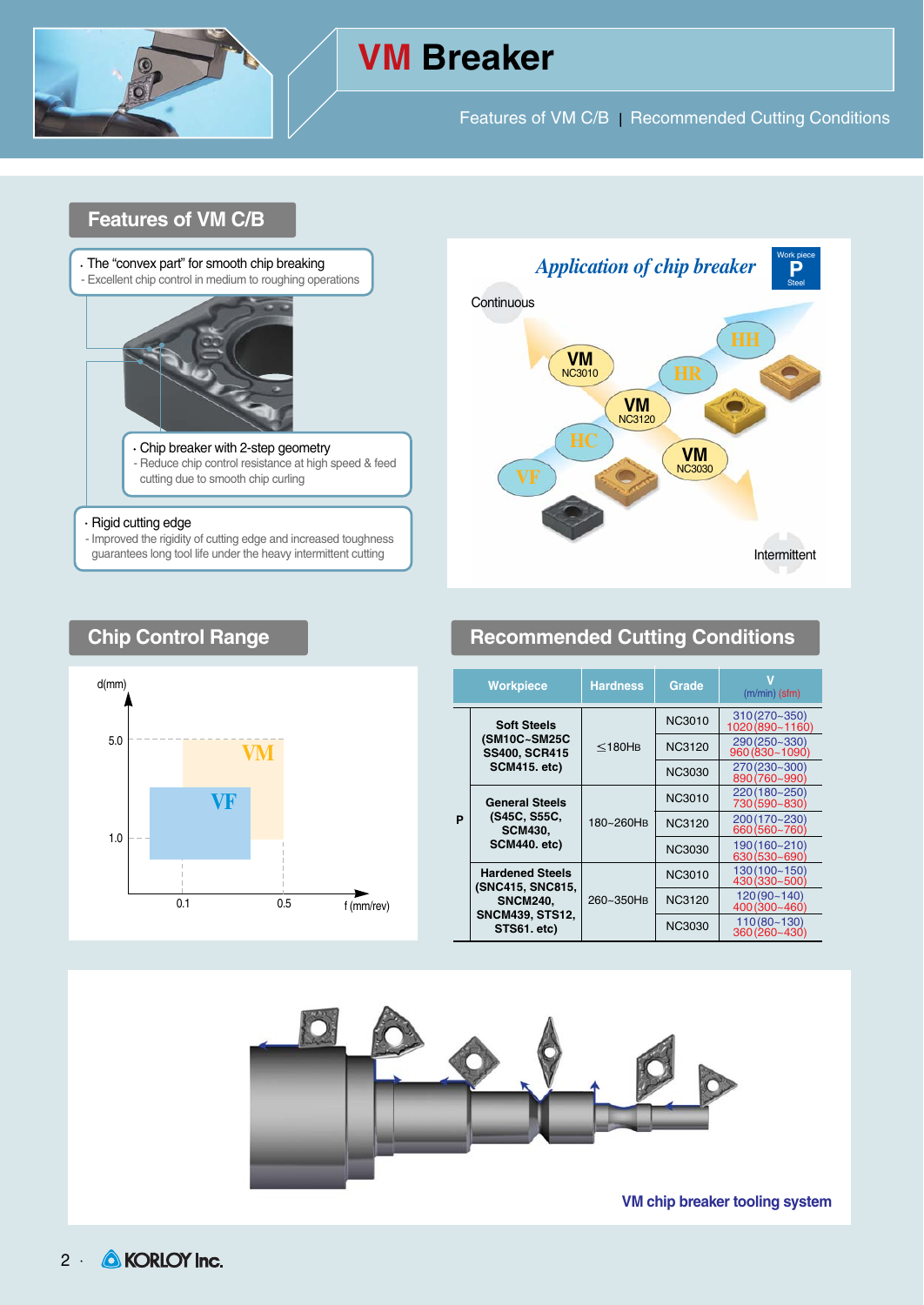

# **VM Breaker**

Wear resistance | Shock resistance | Application Examples









#### **Cutting Conditions**

Designation : CNMG120408-VM Grade : NC3120 Workpiece : SCM440(Intermittent) V=200 m/min  $d=2.0$ mm  $f = 0.45$ mm/rev

# **Application Examples**

| <b>Workpiece</b> |                      | <b>Korloy</b>          | <b>Competitor</b>        |  |  |
|------------------|----------------------|------------------------|--------------------------|--|--|
|                  | Desingation          | CNMG120408-VM (NC3010) | CNMG120408-O             |  |  |
|                  | $V$ (m/min)          | 250                    | $\overline{\phantom{0}}$ |  |  |
|                  | $f$ (mm/rev)         | $0.35 \sim 0.4$        |                          |  |  |
|                  | $d$ (mm)             | 1.5                    | $\overline{\phantom{0}}$ |  |  |
|                  | <b>Machined part</b> | Outer & Face           | $\longleftarrow$         |  |  |
| Hub (S45C)       | Result               | 120ea                  | 100ea                    |  |  |

| <b>Workpiece</b> |                      | <b>Korlov</b>          | <b>Competitor</b>        |  |  |
|------------------|----------------------|------------------------|--------------------------|--|--|
|                  | <b>Desingation</b>   | CNMG120412-VM (NC3120) | CNMG120412-O             |  |  |
|                  | $V$ (m/min)          | 300                    | $\overline{\phantom{0}}$ |  |  |
|                  | $f$ (mm/rev)         | 0.25                   | $\overline{\phantom{0}}$ |  |  |
|                  | $d$ (mm)             | 2.5                    | $\overline{\phantom{0}}$ |  |  |
|                  | <b>Machined part</b> | Outer & Face           | $\overline{\phantom{0}}$ |  |  |
| Hub Wheel (S45C) | Result               | 25ea                   | 20ea                     |  |  |

| Workpiece     |                      | <b>Korloy</b>          | <b>Competitor</b>        |  |  |
|---------------|----------------------|------------------------|--------------------------|--|--|
|               | Desingation          | CNMG120408-VM (NC3120) | CNMG120408-O             |  |  |
|               | $V$ (m/min)          | 240                    |                          |  |  |
|               | $f$ (mm/rev)         | 0.2                    | $\overline{\phantom{0}}$ |  |  |
|               | $d$ (mm)             | 2.0                    | $\overline{\phantom{0}}$ |  |  |
|               | <b>Machined part</b> | Outer & Face           | $\overline{\phantom{0}}$ |  |  |
| Ring (SCM440) | Result               | 200ea                  | 100ea                    |  |  |

| <b>Workpiece</b> |                      | <b>Korlov</b>         | <b>Competitor</b>        |  |  |
|------------------|----------------------|-----------------------|--------------------------|--|--|
|                  | <b>Desingation</b>   | DNMG15068-VM (NC3120) | DNMG15068-O              |  |  |
|                  | $V$ (m/min)          | 157                   | $\overline{\phantom{0}}$ |  |  |
|                  | $f$ (mm/rev)         | $0.15 \sim 0.4$       | $\overline{\phantom{0}}$ |  |  |
|                  | $d$ (mm)             | $1.0 \sim 1.5$        | $\overline{\phantom{0}}$ |  |  |
|                  | <b>Machined part</b> | Outer & Face          | $\overline{\phantom{0}}$ |  |  |
| Cam Shaft (S50C) | Result               | 150ea                 | 120ea                    |  |  |

| <b>Workpiece</b>  |                      | <b>Korlov</b>          | <b>Competitor</b>        |  |  |
|-------------------|----------------------|------------------------|--------------------------|--|--|
|                   | <b>Desingation</b>   | TNMG160408-VM (NC3120) | TNMG160408-O             |  |  |
|                   | V(m/min)             | 336                    | $\overline{\phantom{0}}$ |  |  |
|                   | $f$ (mm/rev)         | 0.25                   | $\overline{\phantom{0}}$ |  |  |
|                   | $d$ (mm)             | 2.0                    | $\overline{\phantom{0}}$ |  |  |
|                   | <b>Machined part</b> | Outer & Face           | $\overline{\phantom{0}}$ |  |  |
| Pin Gear (SCM415) | Result               | <b>180ea</b>           | 150ea                    |  |  |